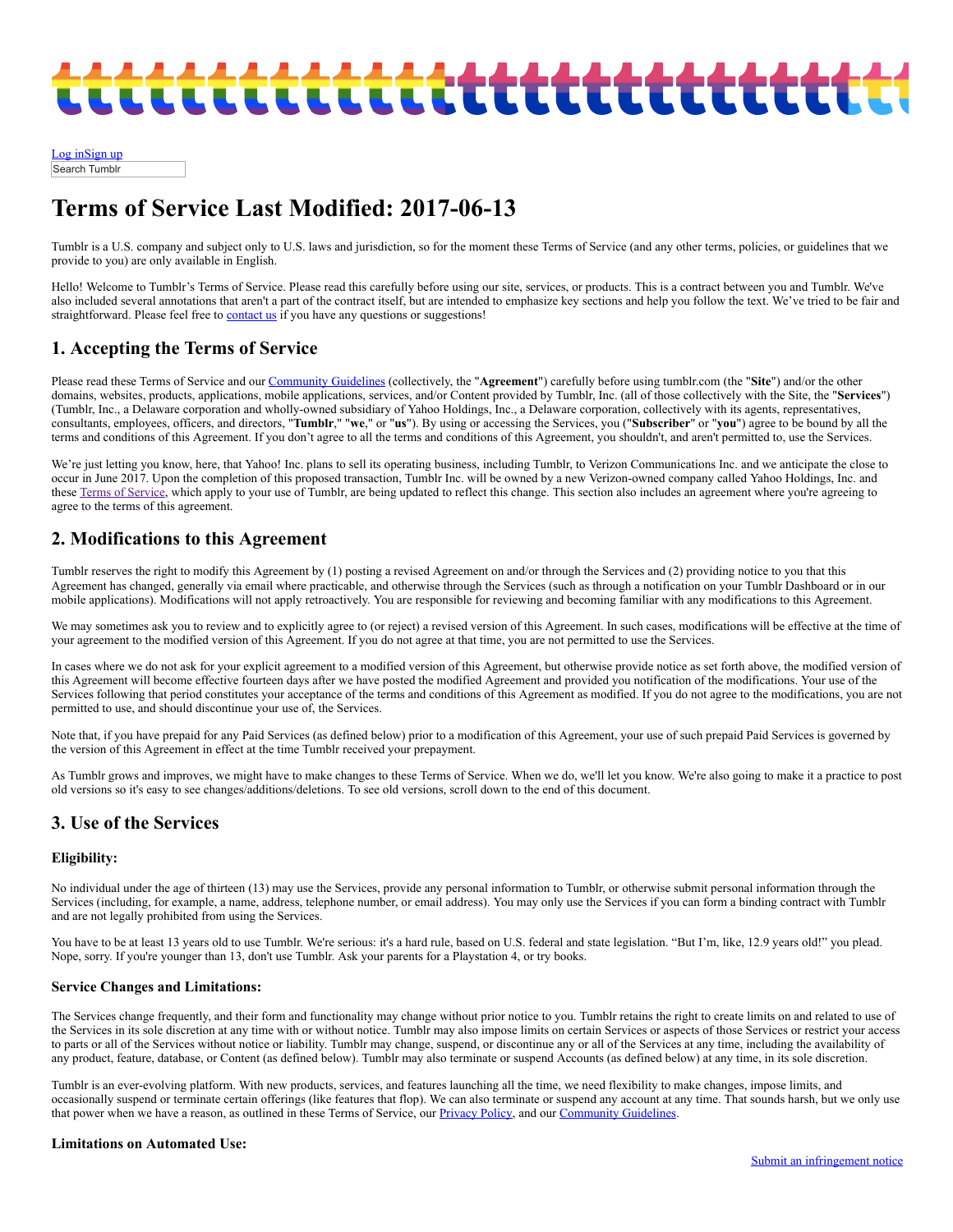You may not, without express prior written permission, do any of the following while accessing or using the Services: (a) tamper with, or use non-public areas of the Services, or the computer or delivery systems of Tumblr and/or its service providers; (b) probe, scan, or test any system or network (particularly for vulnerabilities), or otherwise attempt to breach or circumvent any security or authentication measures; (c) access or search or attempt to access or search the Services by any means (automated or otherwise) other than through our currently available, published interfaces that are provided by Tumblr (and only pursuant to those terms and conditions) or unless permitted by Tumblr's robots.txt file or other robot exclusion mechanisms; (d) scrape the Services, and particularly scrape Content (as defined below) from the Services; (e) use the Services to send altered, deceptive, or false source-identifying information, including without limitation by forging TCP-IP packet headers or email headers; or (f) interfere with, or disrupt, (or attempt to do so), the access of any Subscriber, host or network, including, without limitation, by sending a virus to, spamming, or overloading the Services, or by scripted use of the Services in such a manner as to interfere with or create an undue burden on the Services.

Don't do bad things to Tumblr or to other users. Some particularly egregious examples of "bad things" are listed in this section.

## 4. Registration, Tumblr URLs, and Security

As a condition to using certain of the Services, you may be required to create an account (an "Account") and select a password and Tumblr username, which will serve as a default link to your default Tumblr blog of the form [username].tumblr.com (a "Tumblr URL"). You must select a different Tumblr URL for each new blog you create.

You agree to provide Tumblr with accurate, complete, and updated registration information, particularly your email address.

It's really important that the email address associated with your Tumblr account is accurate and up-to-date. If you ever forget your password - or worse, fall victim to a malicious phishing attack - a working email address is often the only way for us to recover your account.

You are also responsible for maintaining the confidentiality of your Account password and for the security of your Account, and you will notify Tumblr immediately of any actual or suspected loss, theft, or unauthorized use of your Account or Account password.

## 5. Privacy

For information about how Tumblr collects, uses, and shares your information, please review our **[Privacy](https://www.tumblr.com/policy/privacy) Policy**. You agree that by using the Services you consent to the collection, use, and sharing (as set forth in the Privacy Policy) of such information, including the transfer of this information to the United States and/or other countries for storage, processing, and use by Tumblr and the Tumblr Affiliates (as defined below).

#### 6. Content and Subscriber Content

#### Definitions:

For purposes of this Agreement: (1) the term "Content" means a creative expression and includes, without limitation, video, audio, photographs, images, illustrations, animations, logos, tools, written posts, replies, comments, information, data, text, software, scripts, executable files, graphics, Themes (as defined below), and interactive features, any of which may be generated, provided, or otherwise made accessible on or through the Services; (2) the term "Subscriber Content" means Content that a Subscriber submits, transfers, or otherwise provides to the Services. Content includes, without limitation, all Subscriber Content.

#### Your Rights in Subscriber Content:

Subscribers retain ownership and/or other applicable rights in Subscriber Content, and Tumblr and/or third parties retain ownership and/or other applicable rights in all Content other than Subscriber Content.

You retain ownership you have of any intellectual property you post to Tumblr.

#### Subscriber Content License to Tumblr:

When you provide Subscriber Content to Tumblr through the Services, you grant Tumblr a non-exclusive, worldwide, royalty-free, sublicensable, transferable right and license to use, host, store, cache, reproduce, publish, display (publicly or otherwise), perform (publicly or otherwise), distribute, transmit, modify, adapt (including, without limitation, in order to conform it to the requirements of any networks, devices, services, or media through which the Services are available), and create derivative works of, such Subscriber Content. The rights you grant in this license are for the limited purposes of allowing Tumblr to operate the Services in accordance with their functionality, improve the Services, and develop new Services. The reference in this license to "creat[ing] derivative works" is not intended to give Tumblr a right to make substantive editorial changes or derivations, but does, for example, enable reblogging, which allows Tumblr Subscribers to redistribute Subscriber Content from one Tumblr blog to another in a manner that allows them to add their own text or other Content before or after your Subscriber Content.

When you upload your creations to Tumblr, you're giving us permission to make them available in all the ways you would expect us to (for example, via your blog, RSS, the Tumblr Dashboard, etc.). We never want to do anything with your work that surprises you.

Something else worth noting: Countless Tumblr blogs have gone on to spawn books, films, albums, brands, and more. Any royalties or reimbursement you get for your creations are, needless to say, entirely yours. It's your work, and we're proud to be a part (however small) of what you accomplish.

You also agree that this license includes the right for Tumblr to make all publicly-posted Content available to third parties selected by Tumblr, so that those third parties can syndicate and/or analyze such Content on other media and services.

An example of what it means to "make all publicly-posted Content available" to a Tumblr partner for distribution or analysis would be licensing the Tumblr "firehose," a live feed of all public activity on Tumblr, to partners like search engines.

Note also that this license to your Subscriber Content continues even if you stop using the Services, primarily because of the social nature of Content shared through Tumblr's Services - when you post something publicly, others may choose to comment on it, making your Content part of a social conversation that can't later be erased without retroactively censoring the speech of others.

One thing you should consider before posting: When you make something publicly available on the Internet, it becomes practically impossible to take down all copies of it.

You also agree that you will respect the intellectual property rights of others, and represent and warrant that you have all of the necessary rights to grant us this license for all Subscriber Content you transfer to us.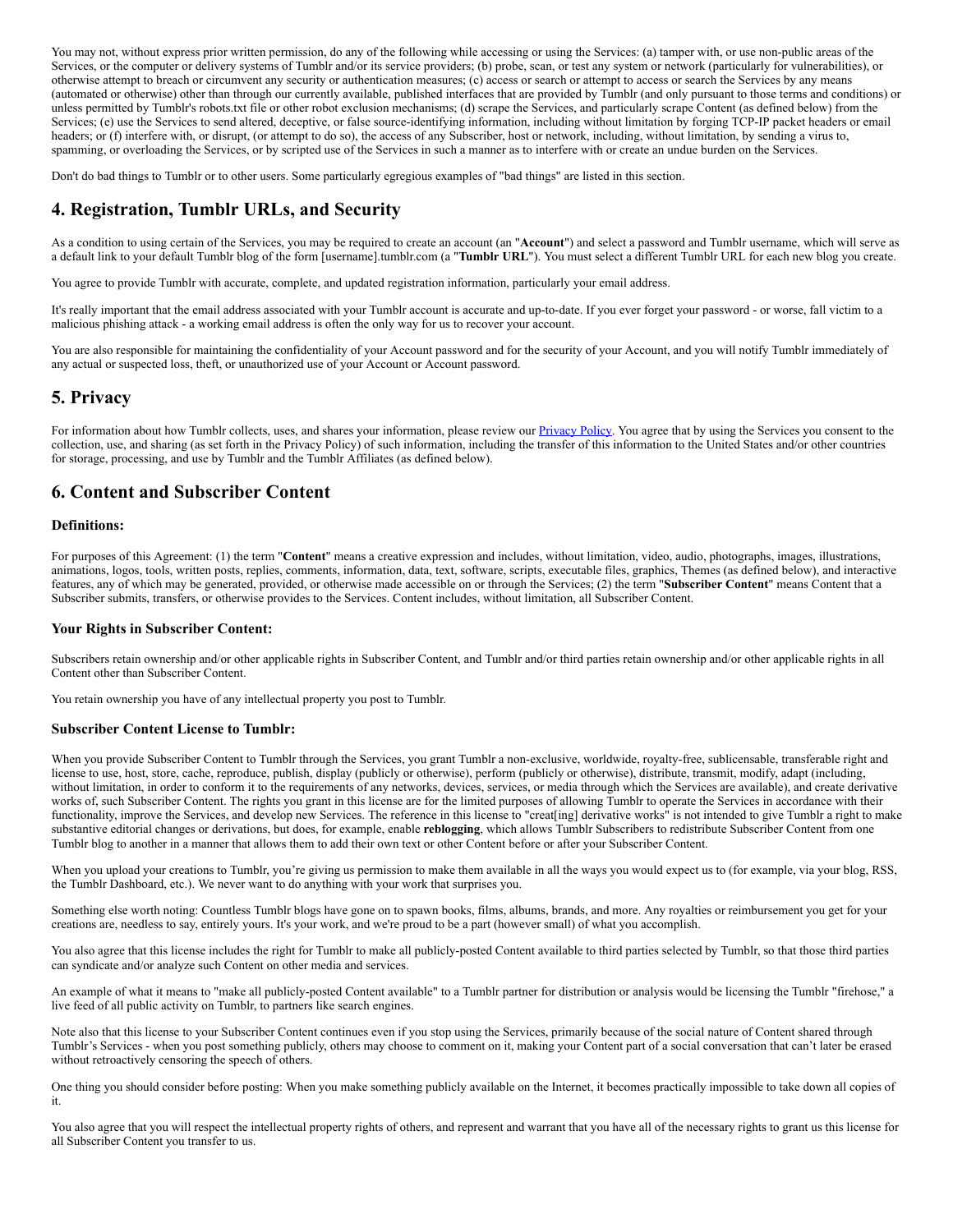Tumblr may add its own affiliate code to links posted on Tumblr at its discretion, provided a user has not previously included their own affiliate code into the applicable link. Users may opt out of this functionality [here](https://www.tumblr.com/settings/blog).

#### Content License to You:

As a Subscriber of the Services, Tumblr grants you a worldwide, revocable, non-exclusive, non-sublicensable, and non-transferable license to download, store, view, display, perform, redistribute, and create derivative works of Content solely in connection with your use of, and in strict accordance with the functionality and restrictions of, the Services (including, without limitation, Paid Services, as defined below). This means, for example, that we license Content to you for purposes of reblogging.

#### Compliance with Community Guidelines:

You agree that you won't violate Tumblr's [Community](https://www.tumblr.com/policy/community) Guidelines.

#### Termination and Deletion:

On termination of your Account, or upon your deletion of particular pieces of Subscriber Content from the Services, Tumblr shall make reasonable efforts to make such Subscriber Content inaccessible and cease use of it; however, you acknowledge and agree that: (a) removed Subscriber Content may persist in caches or backups for a reasonable period of time and (b) copies of or references to the Subscriber Content may not be entirely removed (due to the nature of reblogging, for example).

#### 7. Special Provisions for Application Developers

If you develop software or services based on the Services or any Content, whether using the Tumblr Application [Programming](http://www.tumblr.com/developers) Interface or not, you will agree to and comply with the Tumblr [Application](https://www.tumblr.com/docs/api_agreement) Developer and API License Agreement.

#### 8. Use of Trademarks

Any use of Tumblr's trademarks, branding, logos, and other such assets in connection with the Services shall use Tumblr's [approved](http://www.tumblr.com/logo) branding and shall be in accordance with the **Tumblr [Trademark](http://www.tumblr.com/docs/trademark_guidelines) Guidelines**.

#### 9. Themes

Tumblr makes available specialized HTML and CSS code ("Tumblr Template Code") for the design and layout of blog pages available for use on some of the Services ("Themes"). Certain Themes are available for purchase as a Paid Service (as defined below) (such Themes, "Premium Themes"). Purchased Premium Themes may not be transferred between Accounts, between blogs, or between Services on a single Account and are subject to the payment terms herein.

Tumblr grants you a license to customize the Tumblr Template Code to create your own Themes for use on your blog page (each a "Custom Theme"). If you choose, you may also contribute your Custom Themes for use by other Subscribers as Subscriber Content. However, as a condition of this license allowing you to create Custom Themes, you agree that you won't distribute such Custom Themes from locations other than Tumblr-owned or approved websites without our permission, as set out in our [Community](https://www.tumblr.com/policy/community) Guidelines.

Note also that other Subscribers may use your Custom Themes after you have removed them from distribution, and you hereby grant those Subscribers an irrevocable license to use those Custom Themes as contributed by you. In other words, you can remove and stop distribution of your Custom Themes, but Subscribers who are already using them can keep using them.

To develop and distribute Custom Themes that are Premium Themes, please [contact](https://www.tumblr.com/support) us.

#### 10. Paid Services

Some of the Services require payment of fees (the "Paid Services," including without limitation Premium Themes). All fees are stated in United States dollars. You shall pay all applicable fees, as described in the applicable Services, in connection with such Services, and any related taxes or additional charges.

Paid Services are limited licenses for you to use particular for-pay aspects of the Services. Usage of terms like sell, sale, buy, purchase, or similar terms all refer to your acquisition of a license to use Paid Services, and do not represent any transfer of any right, title, or ownership interest of any kind. You may not relicense, resell, transfer, or exchange Paid Services within or outside of the Services, except as expressly allowed by the rules of those Paid Services.

Tumblr may, in its sole discretion, modify the functionality of, or eliminate, Paid Services, or the terms and conditions under which Paid Services are provided.

Purchases of Paid Services are final and non-refundable (particularly those Paid Services that may be used immediately, such as Promotions, as defined below), except at Tumblr's sole discretion and in accordance with the rules governing each Paid Service. Termination of your Account or your rights under this Agreement may result in forfeiture of purchased Paid Services. For example, if your Account is suspended, you forfeit your license to any Premium Themes you have purchased.

Tumblr may change its prices for Paid Services at any time. To the extent applicable, Tumblr will provide you reasonable notice of any such pricing changes by posting the new prices on or through the applicable Paid Service and/or by sending you an email notification. If you do not wish to pay the new prices, you may choose not to purchase, or to cancel, the applicable Paid Service prior to the change going into effect.

## 11. Special Provisions for Promotions

Some features of the Services may allow you to promote yourself to other Subscribers, and some of these features may be Paid Services ("Promotions").

The following additional terms apply to Promotions:

- Things that you promote will comply with this Agreement; if they don't, Tumblr reserves the right, in its sole discretion, to cancel a Promotion without refund or recourse to you.
- Tumblr may remove or disable any Promotion for any reason in its sole discretion.
- Unless otherwise specified, Tumblr does not guarantee any activity that Promotions may receive, including but not limited to clicks, Likes, and Reblogs. Tumblr cannot control how Subscribers interact with Promotions and is not responsible for "click fraud" or other fraudulent actions by third parties, including, without limitation, Subscribers. Tumblr doesn't guarantee that its reporting related to Promotions will be accurate or complete, nor does it guarantee that Promotions will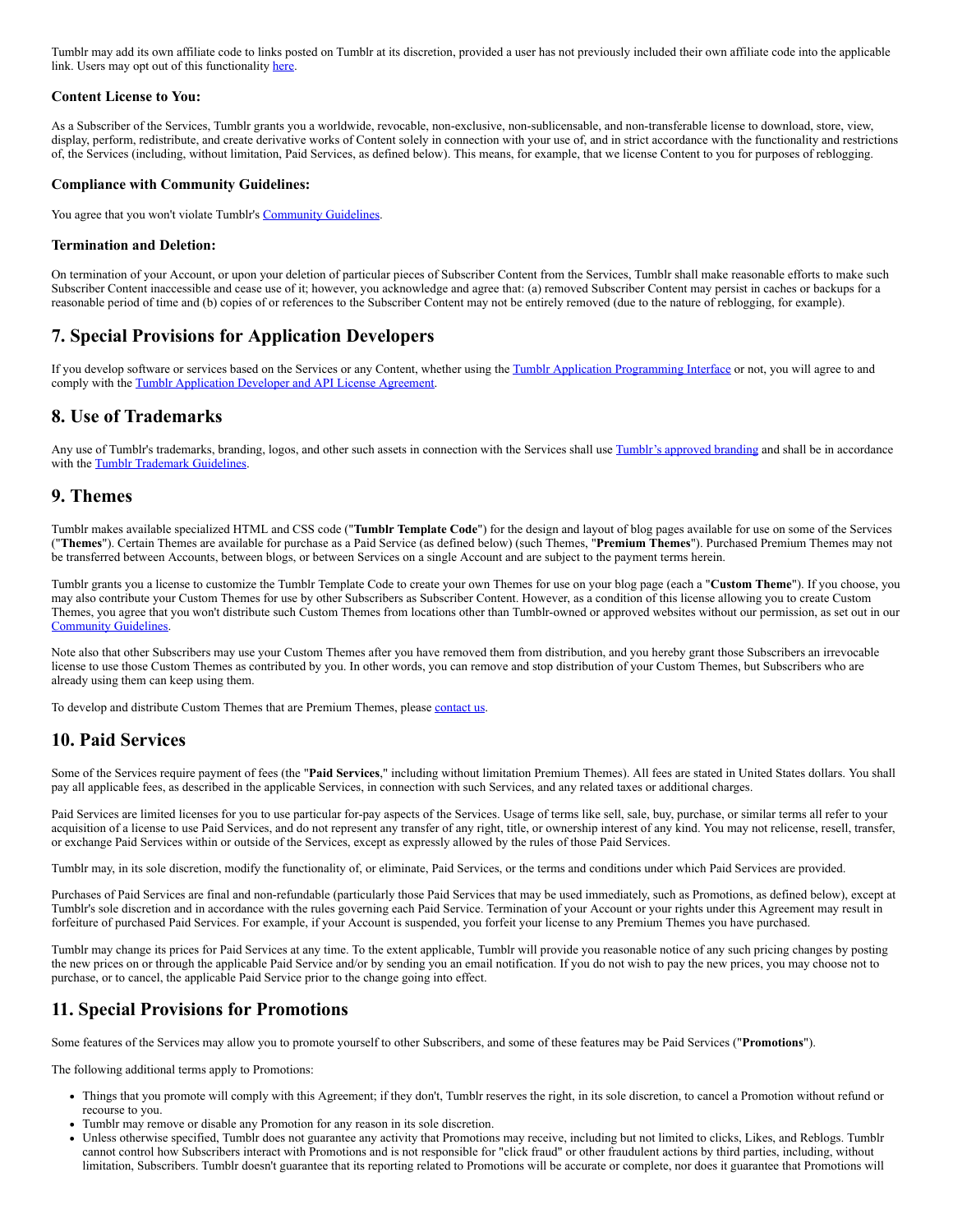behave in a particular manner, and Tumblr shall not be liable to you or responsible for any erroneous reporting about or errant behavior of or related to Promotions (e.g., any errors in how Likes or Reblogs are counted).

- Promotions may allow targeting to some Subscriber characteristics. Tumblr does not guarantee that any particular Promotion will reach a particular sort of  $\bullet$ individual in all cases.
- You can cancel certain Promotions at any time depending on their functionality, but you are responsible for paying for Promotions at least to the extent they have already been used or distributed through the Services.
- By submitting a Promotion, you license Tumblr to run that Promotion for as long as you have specified, which, depending on the Promotion, may be perpetually. This license ends when the Promotion has been completed or cancelled, but it may take up to forty eight (48) hours for a Promotion to stop being reflected on the Services.

## 12. Warranty Disclaimer; Services Available on an "AS IS" Basis

Your access to and use of the Services or any Content is at your own risk. YOU UNDERSTAND AND AGREE THAT THE SERVICES ARE PROVIDED TO YOU ON AN "AS IS" AND "AS AVAILABLE" BASIS. WITHOUT LIMITING THE FOREGOING, TO THE FULL EXTENT PERMITTED BY LAW, TUMBLR DISCLAIMS ALL WARRANTIES, EXPRESS OR IMPLIED, OF MERCHANTABILITY, FITNESS FOR A PARTICULAR PURPOSE, OR NON-INFRINGEMENT. Tumblr makes no representations or warranties of any kind with respect to the Services, including any representation or warranty that the use of the Services will (a) be timely, uninterrupted or error-free or operate in combination with any other hardware, software, system, or data, (b) meet your requirements or expectations, (c) be free from errors or that defects will be corrected, or (d) be free of viruses or other harmful components. Tumblr also makes no representations or warranties of any kind with respect to Content; Subscriber Content, in particular, is provided by and is solely the responsibility of, the Subscribers providing that Content. No advice or information, whether oral or written, obtained from Tumblr or through the Services, will create any warranty not expressly made herein.

## 13. Time Limitation on Claims and Releases From Liability

You agree that any claim you may have arising out of or related to this Agreement or your relationship with Tumblr must be filed within one year after such claim arose; otherwise, your claim is permanently barred.

You further release, to the fullest extent permitted by law, Tumblr and its employees, agents, consultants, directors, shareholders, any other person or entity that directly or indirectly controls, is under common control with, or is directly or indirectly controlled by, Tumblr (the "Tumblr Affiliates") from responsibility, liability, claims, demands, and/or damages (actual and consequential) of every kind and nature, known and unknown (including but not limited to claims of negligence), arising out of or related to the following:

- Disputes between Subscribers, including those between you and other Subscribers.
- The acts of third parties generally (i.e., individuals or entities who are not Tumblr or a Tumblr Affiliate), including third party sites and services.
- Disputes concerning any use of or action taken using your Account by you or a third party.
- Claims relating to the unauthorized access to any data communications relating to, or Content stored under or relating to, your Account, including but not limited to unauthorized interception, use, or alteration of such communications or your Content. For the sake of clarity, this includes any and all claims related to the security of your Account credentials.
- Claims relating to any face-to-face meetings in any way related to Tumblr at any venues ("Meetups"), including without limitation claims related to the actions or omissions of any Subscribers or third parties who organize, attend, or are otherwise involved in any [Meetups](https://www.tumblr.com/meetups); see our **Meetups page** for more information. Unless otherwise expressly disclosed in writing, Tumblr does not sponsor, oversee, or in any manner control Meetups.

If you are a California resident, you waive California Civil Code § 1542, which says: "A general release does not extend to claims which the creditor does not know or suspect to exist in his favor at the time of executing the release, which if known by him must have materially affected his settlement with the debtor."

## 14. Limitation of Liability

TO THE MAXIMUM EXTENT PERMITTED BY APPLICABLE LAW, TUMBLR AND THE TUMBLR AFFILIATES SHALL NOT BE LIABLE FOR: (A) ANY INDIRECT, INCIDENTAL, EXEMPLARY PUNITIVE, OR CONSEQUENTIAL DAMAGES OF ANY KIND WHATSOEVER; (B) LOSS OF: PROFITS, REVENUE, DATA, USE, GOODWILL, OR OTHER INTANGIBLE LOSSES; (C) DAMAGES RELATING TO YOUR ACCESS TO, USE OF, OR INABILITY TO ACCESS OR USE THE SERVICES; (D) DAMAGES RELATING TO ANY CONDUCT OR CONTENT OF ANY THIRD PARTY OR SUBSCRIBER USING THE SERVICES, INCLUDING WITHOUT LIMITATION, DEFAMATORY, OFFENSIVE OR ILLEGAL CONDUCT OR CONTENT; AND/OR (E) DAMAGES IN ANY MANNER RELATING TO ANY CONTENT. THIS LIMITATION APPLIES TO ALL CLAIMS, WHETHER BASED ON WARRANTY, CONTRACT, TORT, OR ANY OTHER LEGAL THEORY, WHETHER OR NOT TUMBLR HAS BEEN INFORMED OF THE POSSIBILITY OF SUCH DAMAGE, AND FURTHER WHERE A REMEDY SET FORTH HEREIN IS FOUND TO HAVE FAILED ITS ESSENTIAL PURPOSE.

TO THE MAXIMUM EXTENT PERMITTED BY APPLICABLE LAW, THE TOTAL LIABILITY OF TUMBLR AND THE TUMBLR AFFILIATES, FOR ANY CLAIM UNDER THIS AGREEMENT, INCLUDING FOR ANY IMPLIED WARRANTIES, IS LIMITED TO THE GREATER OF ONE HUNDRED DOLLARS (US \$100.00) OR THE AMOUNT YOU PAID US TO USE THE APPLICABLE SERVICE(S).

## 15. Exclusions to Warranties and Limitation of Liability

Some jurisdictions may not allow the exclusion of certain warranties or the exclusion/limitation of liability as set forth in Section 14, so the limitations above may not apply to you.

## 16. Termination

Either party may terminate this Agreement at any time by notifying the other party. Tumblr may terminate or suspend your access to or ability to use any and all Services immediately, without prior notice or liability, for any reason or no reason, including but not limited to if you breach any of the terms or conditions of this Agreement. In particular, Tumblr may immediately terminate or suspend Accounts that have been flagged for repeat copyright infringement.

Upon termination of your access to or ability to use a Service, including but not limited to suspension of your Account on a Service, your right to use or access that Service and any Content will immediately cease. All provisions of this Agreement that by their nature should survive termination shall survive termination, including, without limitation, ownership provisions, warranty disclaimers, and limitations of liability. Termination of your access to and use of the Services shall not relieve you of any obligations arising or accruing prior to such termination or limit any liability that you otherwise may have to Tumblr or any third party.

## 17. Choice of Law and Venue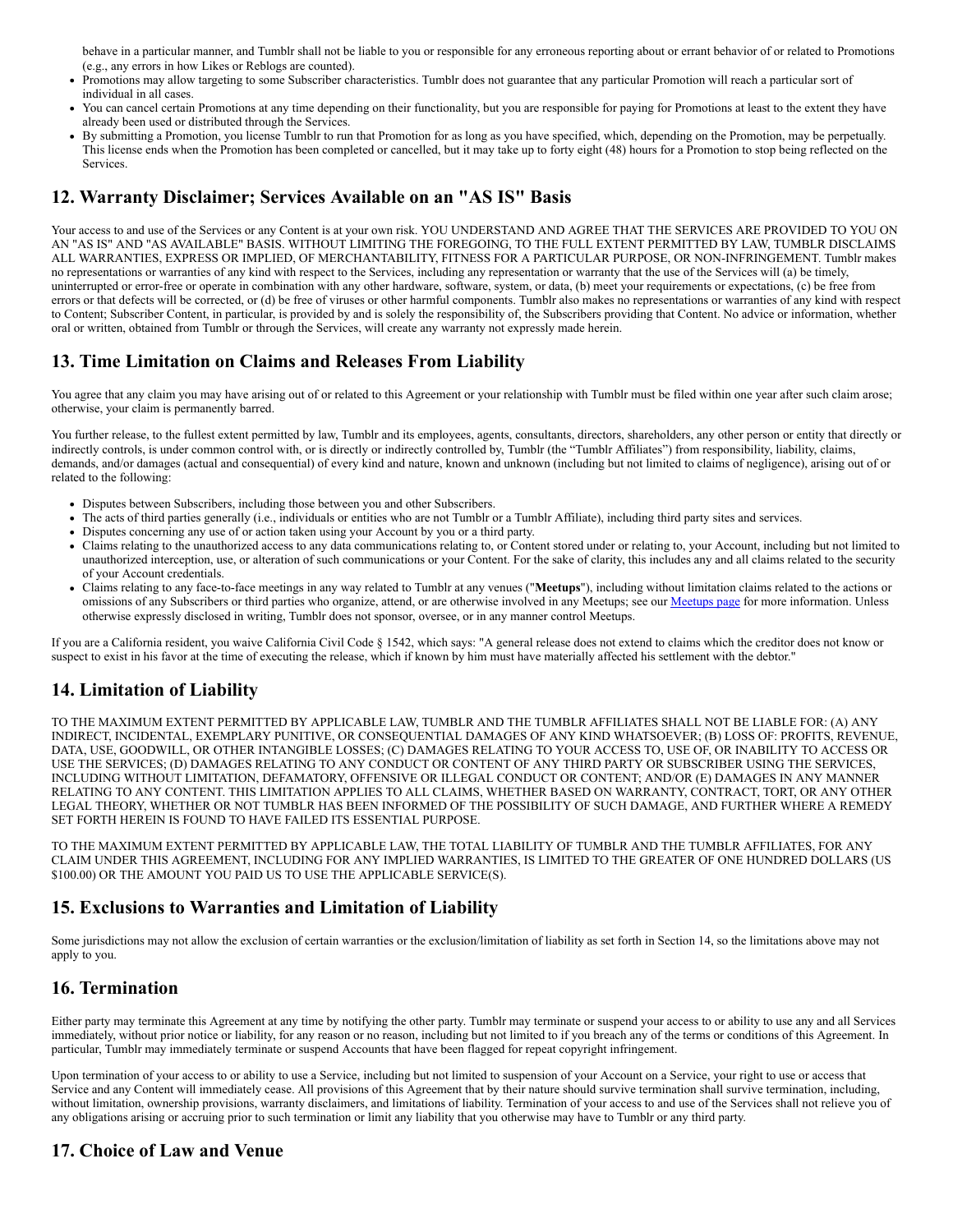You and Tumblr agree that we will resolve any claim or controversy at law or equity that arises out of this Agreement or the Services in accordance with this Section or as you and Tumblr otherwise agree in writing. Before resorting to formal dispute resolution, we strongly encourage you to [contact](https://www.tumblr.com/support) us to seek a resolution.

#### Law and Forum for Legal Disputes:

This Agreement shall be governed in all respects by the laws of the State of New York as they apply to agreements entered into and to be performed entirely within New York between New York residents, without regard to conflict of law provisions. You agree that any claim or dispute you may have against Tumblr must be resolved exclusively by a state or federal court located in New York County, New York, except as otherwise agreed by the parties. You agree to submit to the personal jurisdiction of the courts located within New York County, New York for the purpose of litigating all such claims or disputes.

If you are (a) a United States federal, state, or local government agency or body, (b) using the Services in your official capacity, and (c) legally unable to accept the clauses in this Section, then this Section doesn't apply to you. For such entities, this Agreement and any related action will be governed by the laws of the United States of America, without regard to conflict of law provisions, and, in the absence of federal law and to the extent permitted under federal law, the laws of the State of New York, excluding choice of law.

#### 18. Miscellaneous

This Agreement, as modified from time to time, constitutes the entire agreement between you and Tumblr with respect to the subject matter hereof. This Agreement replaces all prior or contemporaneous understandings or agreements, written or oral, regarding the subject matter hereof and constitutes the entire and exclusive agreement between the parties. The failure of either party to exercise, in any way, any right provided for herein shall not be deemed a waiver of any further rights hereunder. If any provision of this Agreement is found to be unenforceable or invalid, that provision shall be limited or eliminated to the minimum extent necessary so that this Agreement shall otherwise remain enforceable and in full force and effect. This Agreement is not assignable, transferable, or sublicensable by you except with Tumblr's prior written consent. Tumblr may assign this Agreement in whole or in part at any time without your consent. No agency, partnership, joint venture, or employment is created as a result of this Agreement and you do not have any authority of any kind to bind Tumblr in any respect whatsoever. Any notice to Tumblr that is required or permitted by this Agreement shall be in writing and shall be deemed effective upon receipt, when delivered in person by nationally recognized overnight courier or mailed by first class, registered or certified mail, postage prepaid, to Tumblr, Inc., 35 East 21st Street, Ground Floor, New York, NY, 10010, Attn: Legal *Department*.

## 19. Special Provisions for Subscribers Located Outside of the United States

Tumblr provides global products and services and enables a global community for individuals to share and follow the things they love. Tumblr's servers and operations are, however, located in the United States, and Tumblr's policies and procedures are based on United States law. As such, the following provisions apply specifically to Subscribers located outside of the United States: (1) you consent to the transfer, storage, and processing of your information, including but not limited to Subscriber Content and any personal information, to and in the United States and/or other countries; and (2) if you are using the Services from a country embargoed by the United States, or are on the United States Treasury Department's list of "Specially Designated Nationals," you agree that you will not engage in financial transactions, or conduct any commercial activities using or through the Services (for example, purchasing Premium Themes).

## 20. DMCA Copyright Policy

Tumblr has adopted the following policy toward copyright infringement on the Services in accordance with the Digital [Millennium](http://www.loc.gov/copyright/legislation/dmca.pdf) Copyright Act (the "DMCA"). The address of Tumblr's Designated Agent for copyright takedown notices ("Designated Agent") is listed below. You may submit a notice under the DMCA using our [copyright](http://www.tumblr.com/dmca) notice form.

#### Reporting Instances of Copyright Infringement:

If you believe that Content residing or accessible on or through the Services infringes a copyright, please send a notice of copyright infringement containing the following information to the Designated Agent at the address below:

- 1. Identification of the work or material being infringed.
- 2. Identification of the material that is claimed to be infringing, including its location, with sufficient detail so that Tumblr is capable of finding it and verifying its existence.
- 3. Contact information for the notifying party (the "Notifying Party"), including name, address, telephone number, and email address.
- 4. A statement that the Notifying Party has a good faith belief that the material is not authorized by the copyright owner, its agent or law.
- 5. A statement made under penalty of perjury that the information provided in the notice is accurate and that the Notifying Party is authorized to make the complaint on behalf of the copyright owner.
- 6. A physical or electronic signature of a person authorized to act on behalf of the owner of the copyright that has been allegedly infringed.

Please also note that the information provided in a notice of copyright infringement may be forwarded to the Subscriber who posted the allegedly infringing content. After removing material pursuant to a valid DMCA notice, Tumblr will immediately notify the Subscriber responsible for the allegedly infringing material that it has removed or disabled access to the material. Tumblr will terminate, under appropriate circumstances, the Accounts of Subscribers who are repeat copyright infringers, and reserves the right, in its sole discretion, to terminate any Subscriber for actual or apparent copyright infringement.

#### Submitting a DMCA Counter-Notification:

If you believe you are the wrongful subject of a DMCA notification, you may file a counter-notification with Tumblr by providing the following information to the Designated Agent at the address below:

- The specific URLs of material that Tumblr has removed or to which Tumblr has disabled access.
- Your name, address, telephone number, and email address.
- A statement that you consent to the jurisdiction of Federal District Court for the judicial district in which your address is located (or the federal district courts located in New York County, New York if your address is outside of the United States), and that you will accept service of process from the person who provided the original DMCA notification or an agent of such person.
- The following statement: "I swear, under penalty of perjury, that I have a good faith belief that the material was removed or disabled as a result of a mistake or
- misidentification of the material to be removed or disabled."
- Your signature.

Upon receipt of a valid counter-notification, Tumblr will forward it to Notifying Party who submitted the original DMCA notification. The original Notifying Party (or the copyright holder he or she represents) will then have ten (10) days to notify us that he or she has filed legal action relating to the allegedly infringing material. If Tumblr does not receive any such notification within ten (10) days, we may restore the material to the Services.